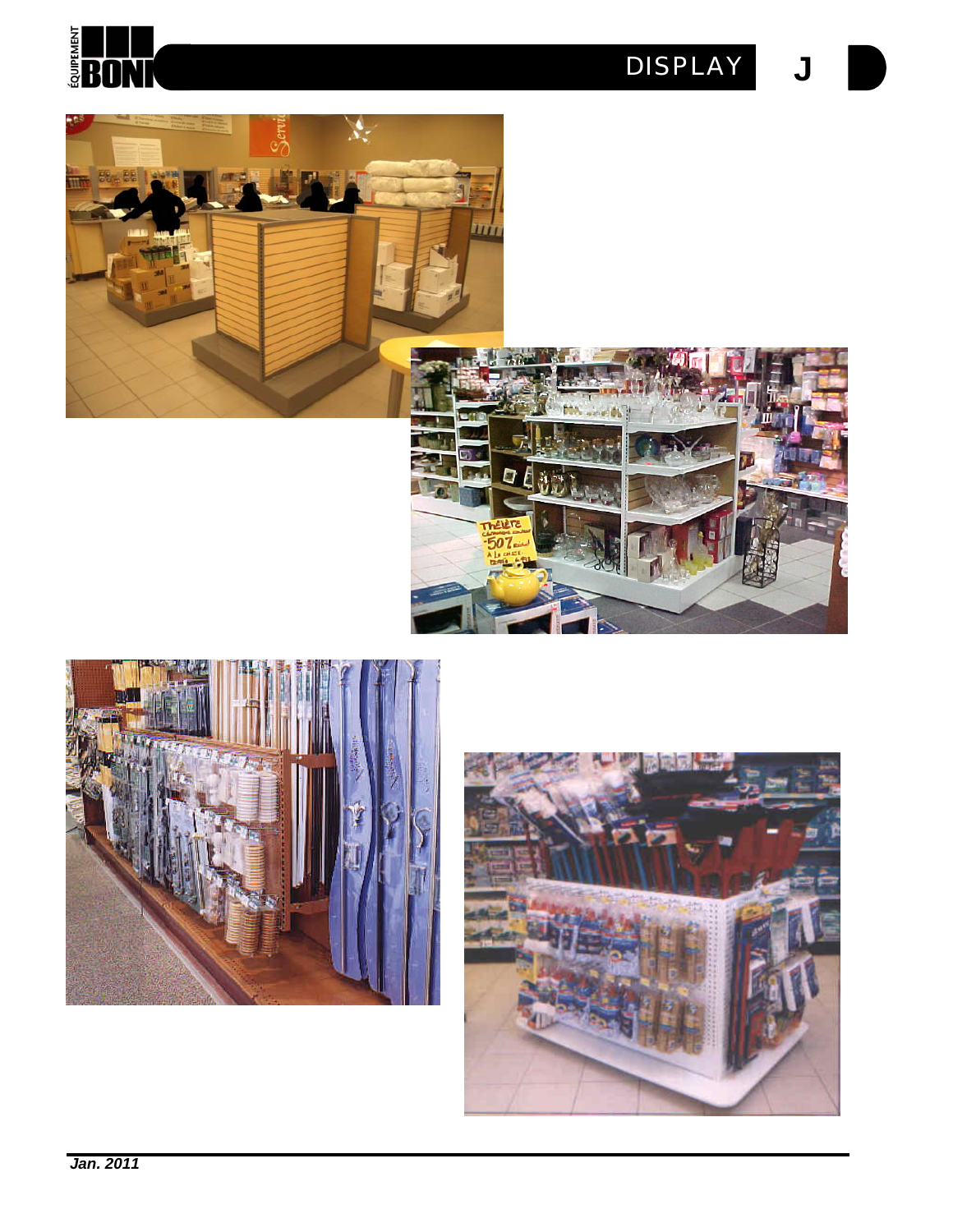



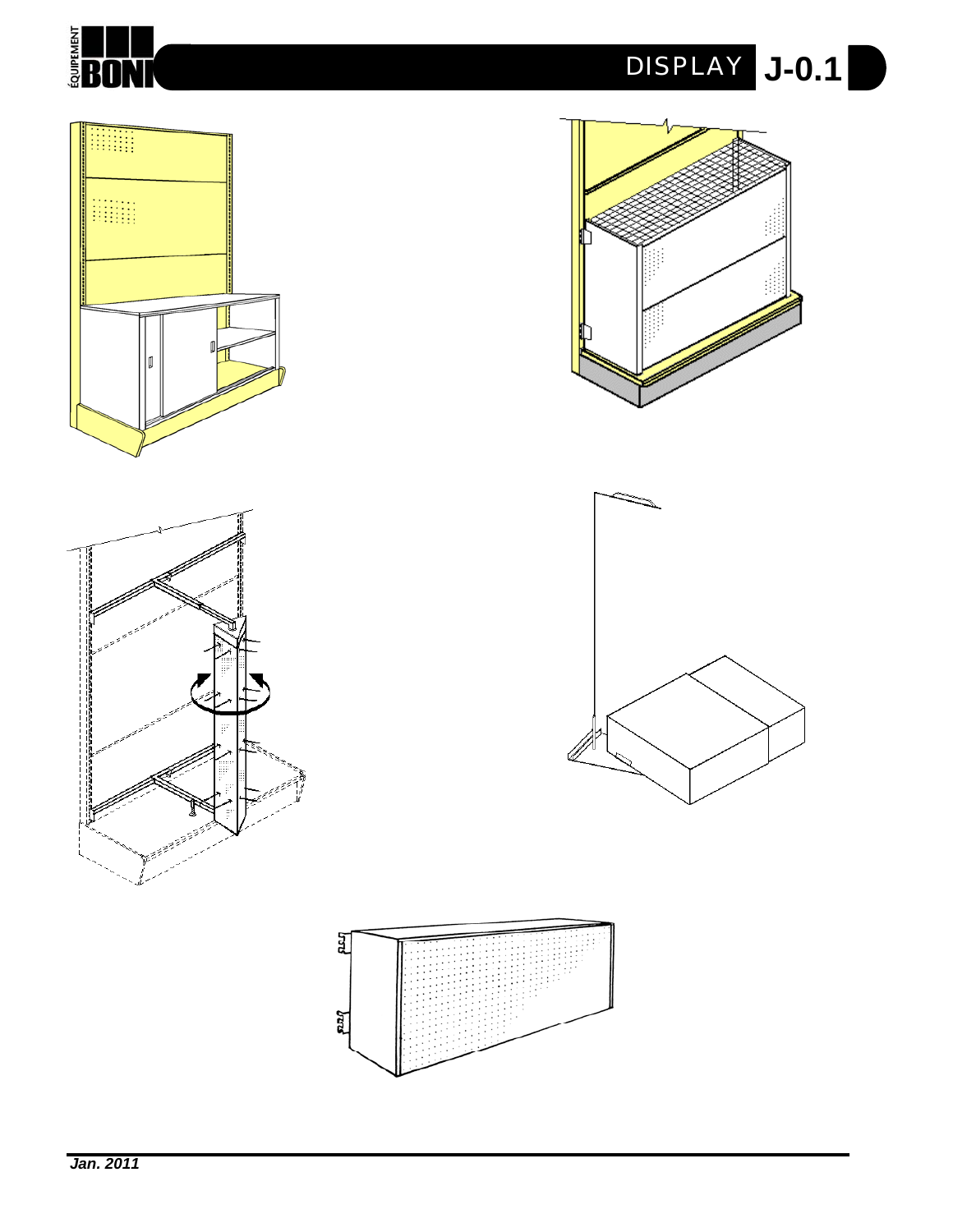

# **ENDAN PRODUCT INDEX**

| Broom display                             | $J-06,07$ |
|-------------------------------------------|-----------|
| Caster for 4-way merchandiser             | $J-05$    |
| Column cover                              | $J-01$    |
| Four-way merchandiser                     | $J-05$    |
| Front panel for broom display             | $J-06$    |
| Kickplate drawer                          | J-07      |
| Promotional display tree                  | $J-06$    |
| Protruding back                           | $J-01$    |
| Reinforced base for 4-way merchandiser    | $J-06$    |
| Rotative hook display                     | $J-04$    |
| Sam display base (for promotional basket) | $J-04$    |
| Sorage unit                               | $J-02.03$ |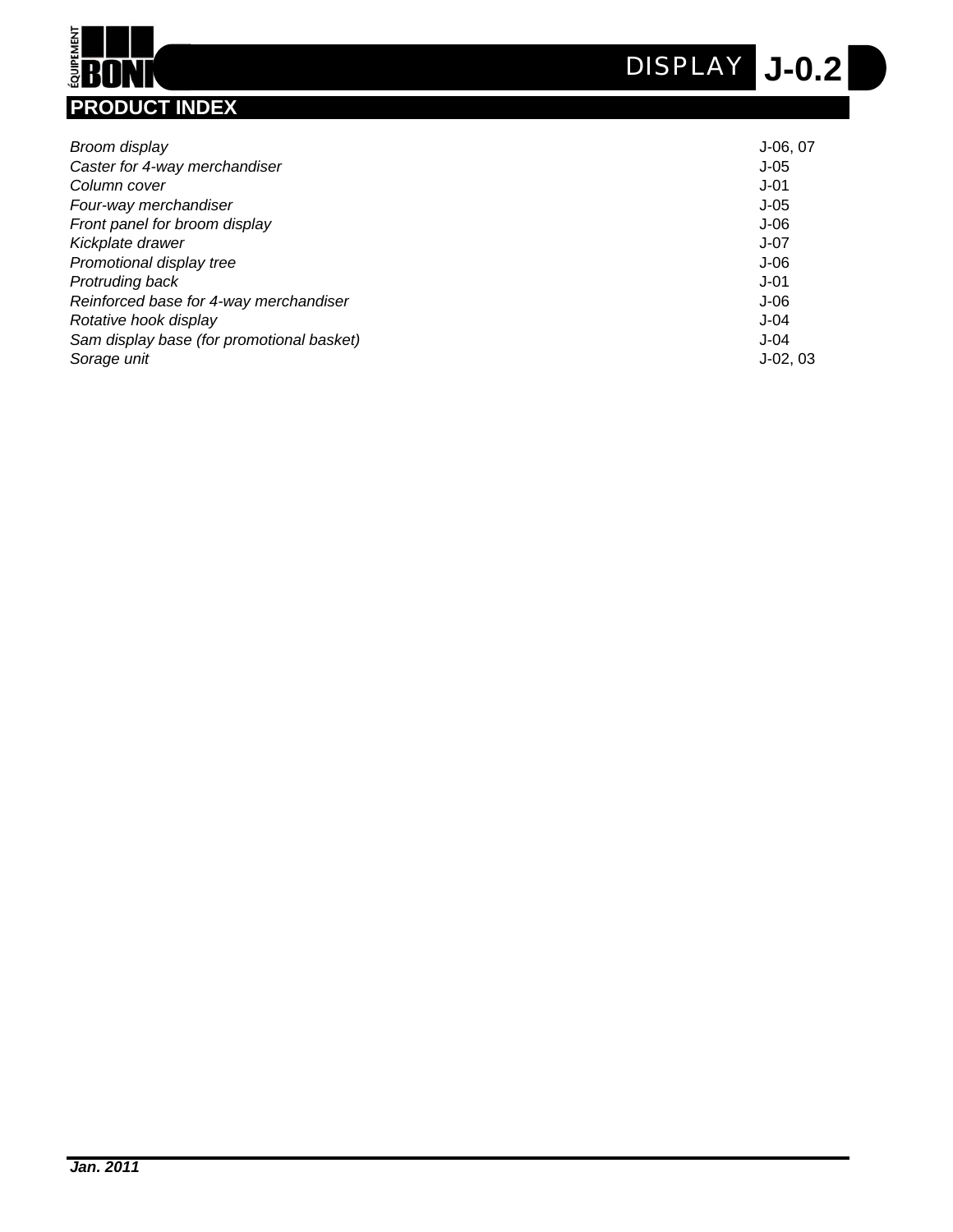

**J-01** *DISPLAY*



*Available with perforated masonite or metal backing.*

*Price according to your specifications*

# **COLUMN COVER**



*Available with perforated masonite or metal backing.*

*Price according to your specifications*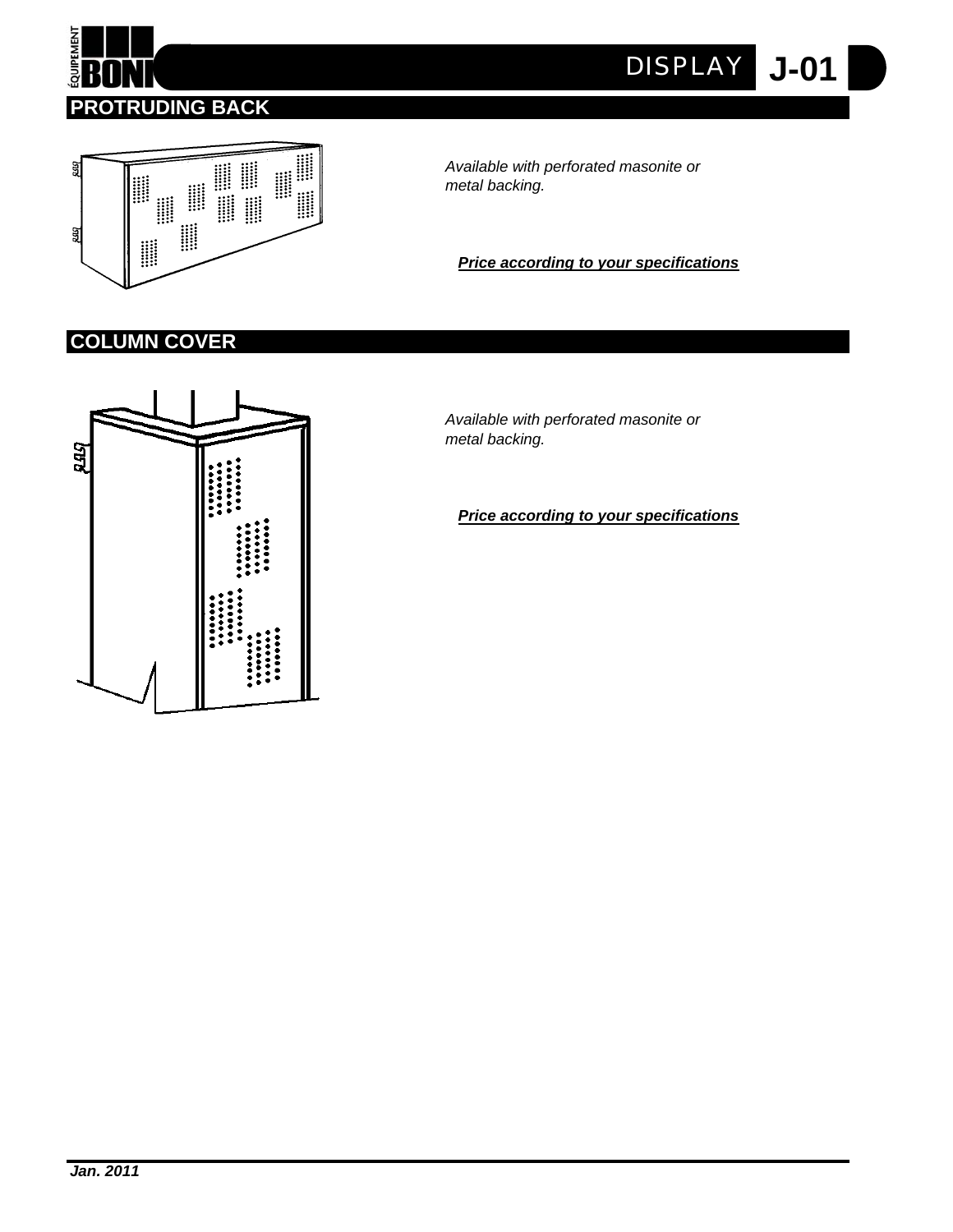**J-02** *DISPLAY*



#### *Masonite doors*

#### *Length x height x depth*



**STORAGE UNIT**

**EQUIPEMENT** 

| REP-18-3614 | $36" \times 18" \times 14"$ |
|-------------|-----------------------------|
| REP-18-3616 | $36"$ x $18"$ x $16"$       |
| REP-18-3618 | 36" x 18" x 18"             |
| REP-18-3620 | 36" x 18" x 20"             |
| REP-18-3622 | 36" x 18" x 22"             |
| REP-18-3624 | 36" x 18" x 24"             |
|             |                             |
| REP-24-3614 | 36" x 24" x 14"             |
| REP-24-3616 | 36" x 24" x 16"             |
| REP-24-3618 | 36" x 24" x 18"             |
| REP-24-3620 | 36" x 24" x 20"             |
| REP-24-3622 | 36" x 24" x 22"             |
| REP-24-3624 | 36" x 24" x 24"             |
|             |                             |
|             |                             |
| REP-18-4814 | 48" x 18" x 14"             |
| REP-18-4816 | 48" x 18" x 16"             |

**Structure and inside shelf**  $not included$ </u>

| REP-18-4818 | 48" x 18" x 18" |
|-------------|-----------------|
| REP-18-4820 | 48" x 18" x 20" |
| REP-18-4822 | 48" x 18" x 22" |
| REP-18-4824 | 48" x 18" x 24" |
|             |                 |
| REP-24-4814 | 48" x 24" x 14" |
| REP-24-4816 | 48" x 24" x 16" |
| REP-24-4818 | 48" x 24" x 18" |
| REP-24-4820 | 48" x 24" x 20" |
| REP-24-4822 | 48" x 24" x 22" |
| REP-24-4824 | 48" x 24" x 24" |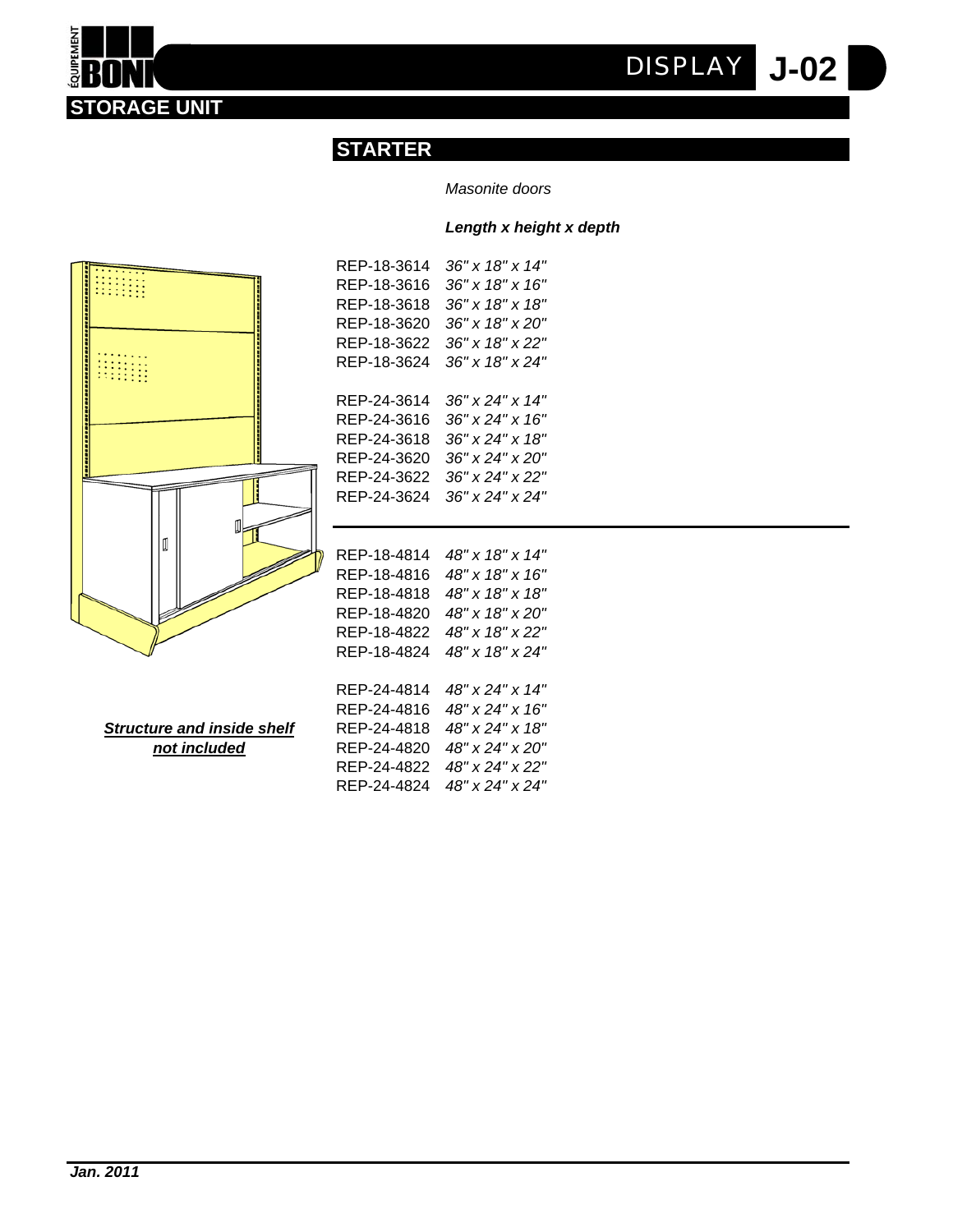**J-03** *DISPLAY*



## *Masonite doors*

#### *Length x height x depth*



**STORAGE UNIT**

**EQUIPEMENT** 

| REA-18-3614 | 36" x 18" x 14"             |
|-------------|-----------------------------|
| REA-18-3616 | 36" x 18" x 16"             |
| REA-18-3618 | 36" x 18" x 18"             |
| REA-18-3620 | $36" \times 18" \times 20"$ |
| REA-18-3622 | 36" x 18" x 22"             |
| REA-18-3624 | 36" x 18" x 24"             |
|             |                             |
| REA-24-3614 | 36" x 24" x 14"             |
| REA-24-3616 | 36" x 24" x 16"             |
| REA-24-3618 | 36" x 24" x 18"             |
| REA-24-3620 | 36" x 24" x 20"             |
| REA-24-3622 | 36" x 24" x 22"             |
| REA-24-3624 | 36" x 24" x 24"             |
|             |                             |
|             |                             |
| REA-18-4814 | 48" x 18" x 14"             |
| REA-18-4816 | 48" x 18" x 16"             |
| REA-18-4818 | 48" x 18" x 18"             |

**Structure and inside shelf**  $not *included*$ </u>

| 48" x 18" x 20" |
|-----------------|
| 48" x 18" x 22" |
| 48" x 18" x 24" |
|                 |
| 48" x 24" x 14" |
| 48" x 24" x 16" |
| 48" x 24" x 18" |
| 48" x 24" x 20" |
| 48" x 24" x 22" |
| 48" x 24" x 24" |
|                 |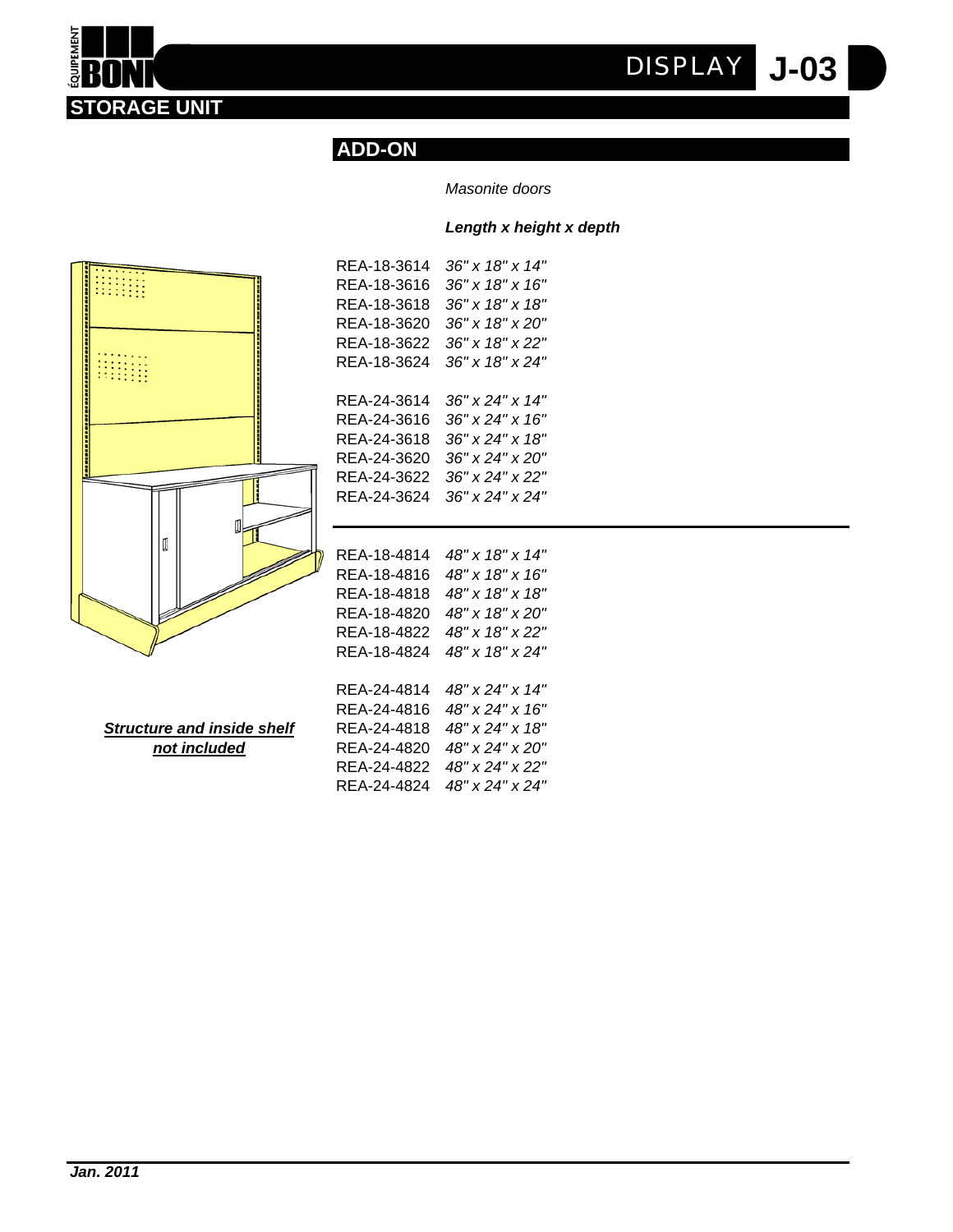



## **SINGLE**

PRC-01-0030 *30" l. x 58" h., 24 hooks* PRC-01-0036 *36" l. x 58" h., 24 hooks* PRC-01-0048 *48" l. x 58" h., 24 hooks* **J-04** *DISPLAY*

## **DOUBLE**

PRC-02-0030 *30" l. x 58" h., 48 hooks* PRC-02-0036 *36" l. x 58" h., 48 hooks*

# **10" EXTENSION**

043-29-0010 *(A)*

## **SAM DISPLAY**

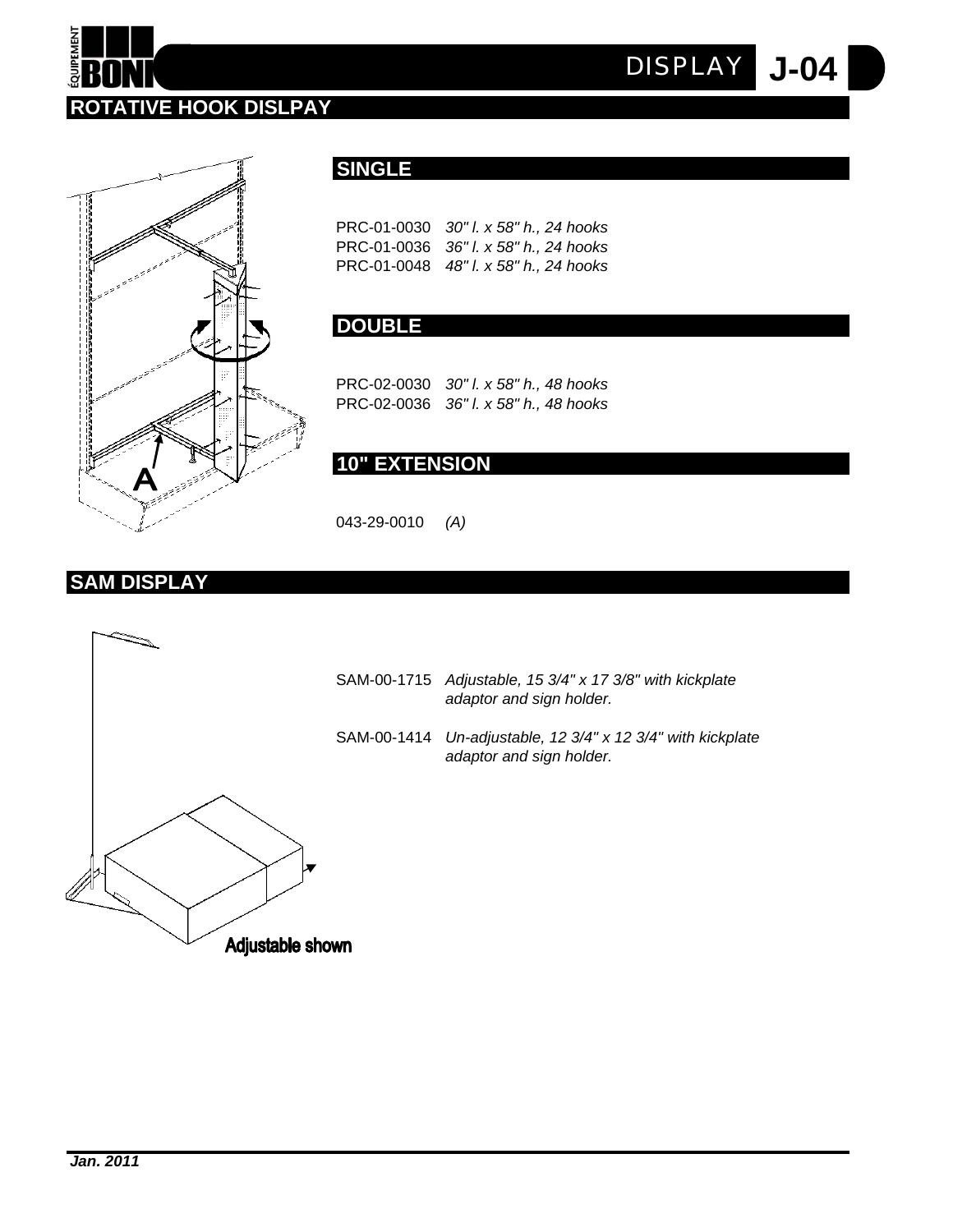

# **4-WAY MERCHANDISER WITH PERFORATED MASONITE BACKING**



#### *With reinforced base*

**J-05**

*DISPLAY*

PFP-38-2441 *48" h.(frame 41" x 24"), base 38" x 38"* PFP-38-2447 *54" h.(frame 47" x 24"), base 38" x 38"* PFP-43-2441 *48" h.(frame 41" x 24"), base 43" x 43"* PFP-43-2447 *54" h.(frame 47" x 24"), base 43" x 43"* PFP-43-3041 *48" h.(frame 41" x 30"), base 43" x 43"* PFP-43-3047 *54" h.(frame 47" x 30"), base 43" x 43"* PFP-48-3041 *48" h.(frame 41" x 30"), base 48" x 48"* PFP-48-3047 *54" h.(frame 47" x 30"), base 48" x 48"* PFP-48-3641 *48" h.(frame 41" x 36"), base 48" x 48"* PFP-48-3647 *54" h.(frame 47" x 36"), base 48" x 48"*

## **4-WAY MERCHANDISER WITH SLATWALL BACKING**



#### *With reinforced base*

PFS-38-2441 *48" h.(frame 41" x 24"), base 38" x 38"* PFS-38-2447 *54" h.(frame 47" x 24"), base 38" x 38"* PFS-43-2441 *48" h.(frame 41" x 24"), base 43" x 43"* PFS-43-2447 *54" h.(frame 47" x 24"), base 43" x 43"* PFS-43-3041 *48" h.(frame 41" x 30"), base 43" x 43"* PFS-43-3047 *54" h.(frame 47" x 30"), base 43" x 43"* PFS-48-3041 *48" h.(frame 41" x 30"), base 48" x 48"* PFS-48-3047 *54" h.(frame 47" x 30"), base 48" x 48"* PFS-48-3641 *48" h.(frame 41" x 36"), base 48" x 48"* PFS-48-3647 *54" h.(frame 47" x 36"), base 48" x 48"*

#### *Price on request*

## **CASTER FOR 4-WAY MERCHANDISER**



033-00-0003 *4" single, swivel type*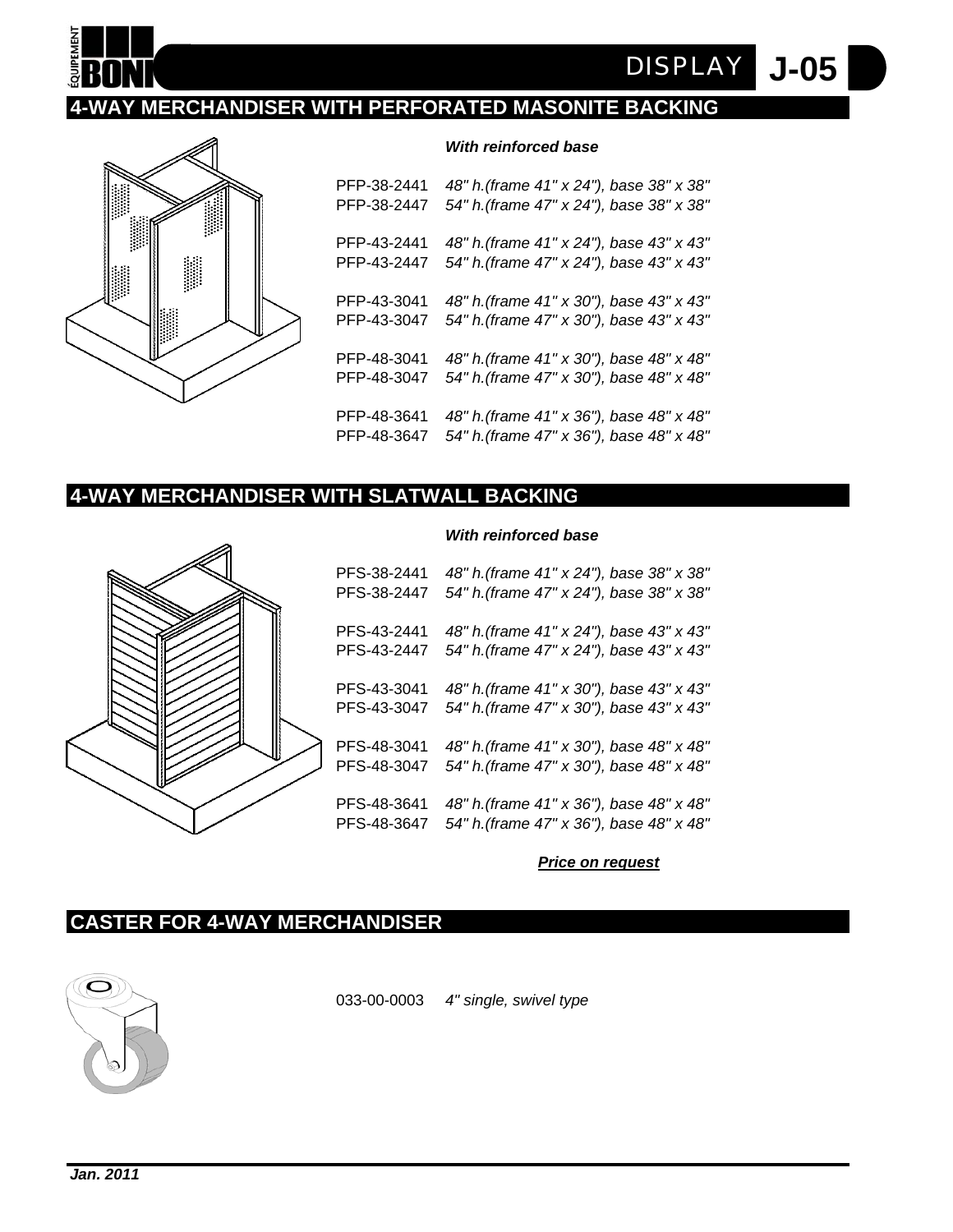

**J-06** *DISPLAY*

# **REINFORCED METAL BASE FOR 4-WAY MERCHANDISER**



033-04-3838 *38" x 38"* 033-04-4343 *43" x 43"* 033-04-4848 *48" x 48"*

*Casters not included*

## **PROMO DISPLAY TREE**



PAS-00-0036 *84" high x base 36", with 6 shelves*

PAS-00-0048 *84" high x base 48", with 6 shelves*

*Pricing for white melamine shelves*

## **BROOM DISPLAY**



**SINGLE (1 GRID)**

PBA-01-3612 *12" x 36"* PBA-01-3616 *16" x 36"* PBA-01-4812 *12" x 48"* PBA-01-4816 *16" x 48"*

## **DOUBLE (2 GRIDS)**

PBA-02-3612 *12" x 36"* PBA-02-3616 *16" x 36" Brackets included* PBA-02-4812 *12" x 48"* PBA-02-4816 *16" x 48"*

## **FRONT PANEL FOR BROOM DISPLAY**



*Perforated masonite backing*

CFB-01-2936 *29" x 36"*

CFB-01-2948 *29" x 48"*

*Broom display and brackets not included*